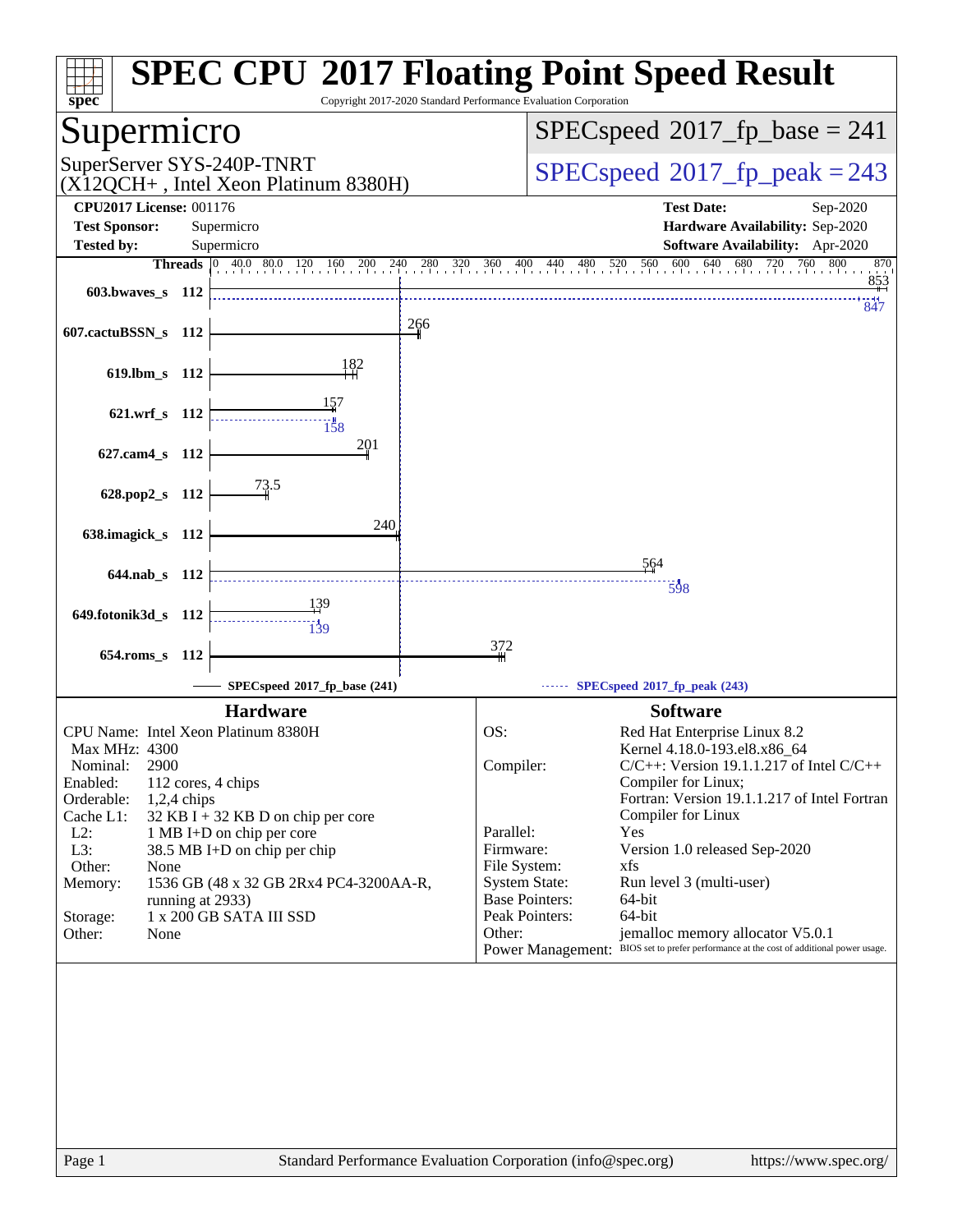

Copyright 2017-2020 Standard Performance Evaluation Corporation

## Supermicro

(X12QCH+ , Intel Xeon Platinum 8380H)

[SPECspeed](http://www.spec.org/auto/cpu2017/Docs/result-fields.html#SPECspeed2017fpbase)<sup>®</sup>2017 fp base = 241

SuperServer SYS-240P-TNRT  $SPI20CH_{1.}$  Intel Year Platinum 8280U)

**[CPU2017 License:](http://www.spec.org/auto/cpu2017/Docs/result-fields.html#CPU2017License)** 001176 **[Test Date:](http://www.spec.org/auto/cpu2017/Docs/result-fields.html#TestDate)** Sep-2020 **[Test Sponsor:](http://www.spec.org/auto/cpu2017/Docs/result-fields.html#TestSponsor)** Supermicro **[Hardware Availability:](http://www.spec.org/auto/cpu2017/Docs/result-fields.html#HardwareAvailability)** Sep-2020 **[Tested by:](http://www.spec.org/auto/cpu2017/Docs/result-fields.html#Testedby)** Supermicro **[Software Availability:](http://www.spec.org/auto/cpu2017/Docs/result-fields.html#SoftwareAvailability)** Apr-2020

#### **[Results Table](http://www.spec.org/auto/cpu2017/Docs/result-fields.html#ResultsTable)**

|                            | <b>Base</b>    |                |       |                |       |                | <b>Peak</b> |                |                |              |                |              |                |              |
|----------------------------|----------------|----------------|-------|----------------|-------|----------------|-------------|----------------|----------------|--------------|----------------|--------------|----------------|--------------|
| <b>Benchmark</b>           | <b>Threads</b> | <b>Seconds</b> | Ratio | <b>Seconds</b> | Ratio | <b>Seconds</b> | Ratio       | <b>Threads</b> | <b>Seconds</b> | <b>Ratio</b> | <b>Seconds</b> | <b>Ratio</b> | <b>Seconds</b> | <b>Ratio</b> |
| 603.bwayes s               | 112            | 68.4           | 863   | 69.2           | 853   | 69.3           | 851         | 112            | 71.3           | 827          | 69.2           | 852          | 69.7           | 847          |
| 607.cactuBSSN s            | 112            | 63.1           | 264   | 62.4           | 267   | 62.7           | 266         | 112            | 63.1           | 264          | 62.4           | 267          | 62.7           | 266          |
| $619.1$ bm s               | 112            | 30.4           | 173   | 28.0           | 187   | 28.8           | 182         | 112            | 30.4           | 173          | 28.0           | 187          | 28.8           | 182          |
| $621$ .wrf s               | 112            | 84.3           | 157   | 85.0           | 156   | 82.6           | 160         | 112            | 84.5           | 156          | 83.7           | 158          | 83.0           | 159          |
| $627$ .cam4 s              | 112            | 43.9           | 202   | 44.4           | 200   | 44.0           | 201         | 112            | 43.9           | 202          | 44.4           | 200          | 44.0           | 201          |
| $628.pop2_s$               | 112            | 161            | 73.5  | 161            | 73.6  | 169            | 70.5        | 112            | 161            | 73.5         | 161            | 73.6         | 169            | 70.5         |
| 638.imagick_s              | 112            | 60.8           | 237   | 60.0           | 240   | 60.0           | 240         | 112            | 60.8           | 237          | 60.0           | 240          | 60.0           | 240          |
| $644$ .nab s               | 112            | 30.9           | 566   | 31.5           | 555   | <b>31.0</b>    | 564         | 112            | 29.2           | 598          | 29.3           | 597          | 29.2           | 598          |
| 649.fotonik3d s            | 112            | 65.4           | 139   | 69.0           | 132   | 65.4           | 139         | 112            | 65.5           | 139          | 65.7           | 139          | 66.0           | 138          |
| $654$ .roms s              | 112            | 42.0           | 375   | 42.4           | 372   | 42.8           | 368         | 112            | 42.0           | 375          | 42.4           | 372          | 42.8           | 368          |
| $SPECspeed*2017$ fp base = |                |                | 241   |                |       |                |             |                |                |              |                |              |                |              |

**[SPECspeed](http://www.spec.org/auto/cpu2017/Docs/result-fields.html#SPECspeed2017fppeak)[2017\\_fp\\_peak =](http://www.spec.org/auto/cpu2017/Docs/result-fields.html#SPECspeed2017fppeak) 243**

Results appear in the [order in which they were run.](http://www.spec.org/auto/cpu2017/Docs/result-fields.html#RunOrder) Bold underlined text [indicates a median measurement](http://www.spec.org/auto/cpu2017/Docs/result-fields.html#Median).

#### **[Operating System Notes](http://www.spec.org/auto/cpu2017/Docs/result-fields.html#OperatingSystemNotes)**

Stack size set to unlimited using "ulimit -s unlimited"

#### **[Environment Variables Notes](http://www.spec.org/auto/cpu2017/Docs/result-fields.html#EnvironmentVariablesNotes)**

Environment variables set by runcpu before the start of the run: KMP\_AFFINITY = "granularity=fine,compact" LD\_LIBRARY\_PATH = "/home/cpu2017/lib/intel64:/home/cpu2017/je5.0.1-64" MALLOC\_CONF = "retain:true" OMP\_STACKSIZE = "192M"

### **[General Notes](http://www.spec.org/auto/cpu2017/Docs/result-fields.html#GeneralNotes)**

 Binaries compiled on a system with 1x Intel Core i9-7980XE CPU + 64GB RAM memory using Redhat Enterprise Linux 8.0 Transparent Huge Pages enabled by default Prior to runcpu invocation Filesystem page cache synced and cleared with: sync; echo 3> /proc/sys/vm/drop\_caches

 NA: The test sponsor attests, as of date of publication, that CVE-2017-5754 (Meltdown) is mitigated in the system as tested and documented. Yes: The test sponsor attests, as of date of publication, that CVE-2017-5753 (Spectre variant 1) is mitigated in the system as tested and documented. Yes: The test sponsor attests, as of date of publication, that CVE-2017-5715 (Spectre variant 2) is mitigated in the system as tested and documented. jemalloc, a general purpose malloc implementation

**(Continued on next page)**

| Page 2 | Standard Performance Evaluation Corporation (info@spec.org) | https://www.spec.org/ |
|--------|-------------------------------------------------------------|-----------------------|
|--------|-------------------------------------------------------------|-----------------------|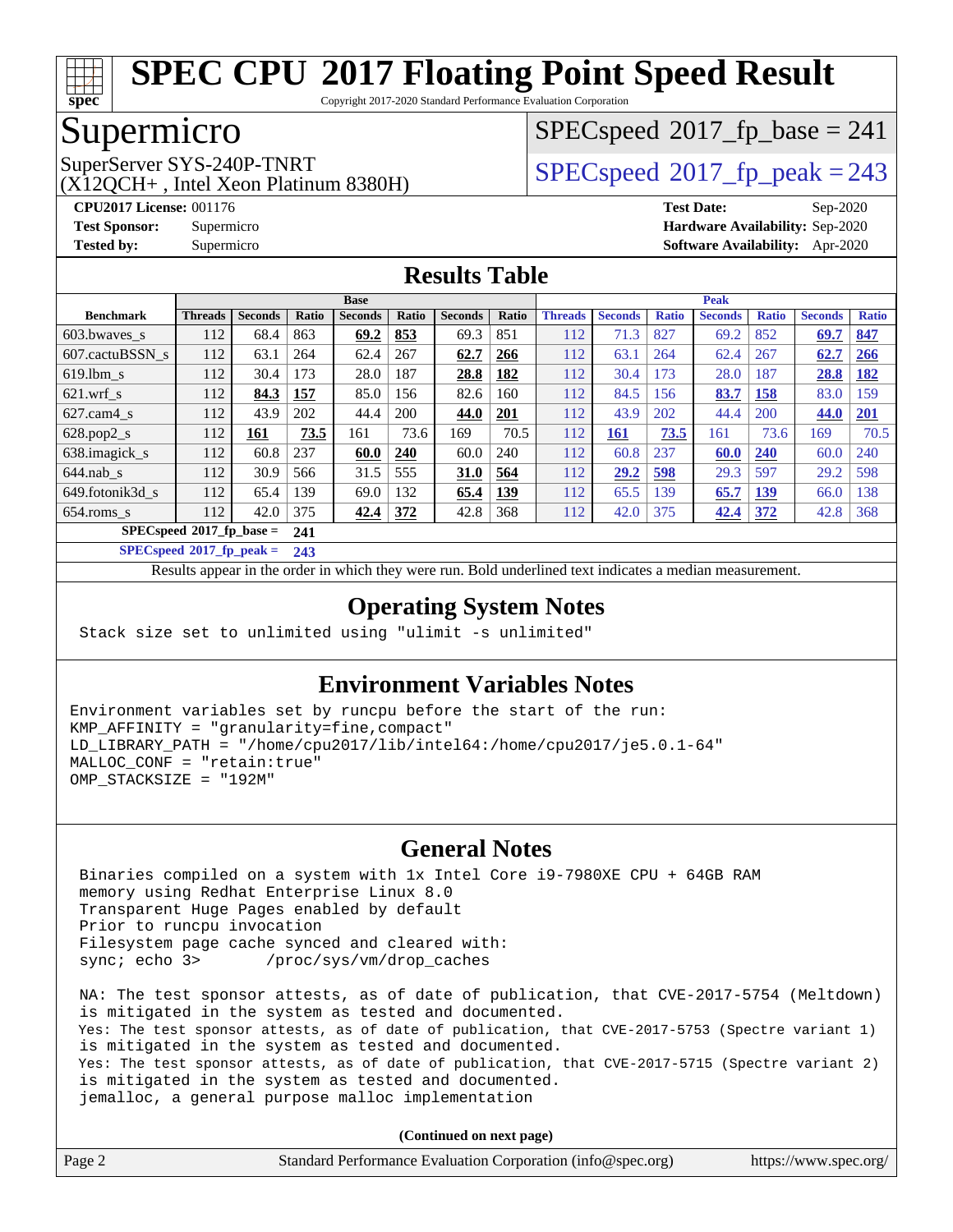

Copyright 2017-2020 Standard Performance Evaluation Corporation

### Supermicro

[SPECspeed](http://www.spec.org/auto/cpu2017/Docs/result-fields.html#SPECspeed2017fpbase)<sup>®</sup>2017 fp base = 241

(X12QCH+ , Intel Xeon Platinum 8380H)

SuperServer SYS-240P-TNRT  $SPI20CH_{1.}$  Intel Year Platinum 8280U)

**[Tested by:](http://www.spec.org/auto/cpu2017/Docs/result-fields.html#Testedby)** Supermicro **[Software Availability:](http://www.spec.org/auto/cpu2017/Docs/result-fields.html#SoftwareAvailability)** Apr-2020

**[CPU2017 License:](http://www.spec.org/auto/cpu2017/Docs/result-fields.html#CPU2017License)** 001176 **[Test Date:](http://www.spec.org/auto/cpu2017/Docs/result-fields.html#TestDate)** Sep-2020 **[Test Sponsor:](http://www.spec.org/auto/cpu2017/Docs/result-fields.html#TestSponsor)** Supermicro **[Hardware Availability:](http://www.spec.org/auto/cpu2017/Docs/result-fields.html#HardwareAvailability)** Sep-2020

#### **[General Notes \(Continued\)](http://www.spec.org/auto/cpu2017/Docs/result-fields.html#GeneralNotes)**

 built with the RedHat Enterprise 7.5, and the system compiler gcc 4.8.5 sources available from jemalloc.net or <https://github.com/jemalloc/jemalloc/releases>

#### **[Platform Notes](http://www.spec.org/auto/cpu2017/Docs/result-fields.html#PlatformNotes)**

Page 3 Standard Performance Evaluation Corporation [\(info@spec.org\)](mailto:info@spec.org) <https://www.spec.org/> BIOS Settings: Power Technology = Custom Power Performance Tuning = BIOS Controls EPB ENERGY\_PERF\_BIAS\_CFG mode = Performance Hyper-Threading = Disable Stale AtoS = Disable Patrol Scrub = Disable Sysinfo program /home/cpu2017/bin/sysinfo Rev: r6365 of 2019-08-21 295195f888a3d7edb1e6e46a485a0011 running on X12QCH-01 Sat Sep 19 05:51:00 2020 SUT (System Under Test) info as seen by some common utilities. For more information on this section, see <https://www.spec.org/cpu2017/Docs/config.html#sysinfo> From /proc/cpuinfo model name : Intel(R) Xeon(R) Platinum 8380H CPU @ 2.90GHz 4 "physical id"s (chips) 112 "processors" cores, siblings (Caution: counting these is hw and system dependent. The following excerpts from /proc/cpuinfo might not be reliable. Use with caution.) cpu cores : 28 siblings : 28 physical 0: cores 0 1 2 3 4 5 6 8 9 10 11 12 13 14 16 17 18 19 20 21 22 24 25 26 27 28 29 30 physical 1: cores 0 1 2 3 4 5 6 8 9 10 11 12 13 14 16 17 18 19 20 21 22 24 25 26 27 28 29 30 physical 2: cores 0 1 2 3 4 5 6 8 9 10 11 12 13 14 16 17 18 19 20 21 22 24 25 26 27 28 29 30 physical 3: cores 0 1 2 3 4 5 6 8 9 10 11 12 13 14 16 17 18 19 20 21 22 24 25 26 27 28 29 30 From lscpu: Architecture: x86\_64 CPU op-mode(s): 32-bit, 64-bit Byte Order: Little Endian  $CPU(s):$  112 On-line CPU(s) list: 0-111 Thread(s) per core: 1 Core(s) per socket: 28 **(Continued on next page)**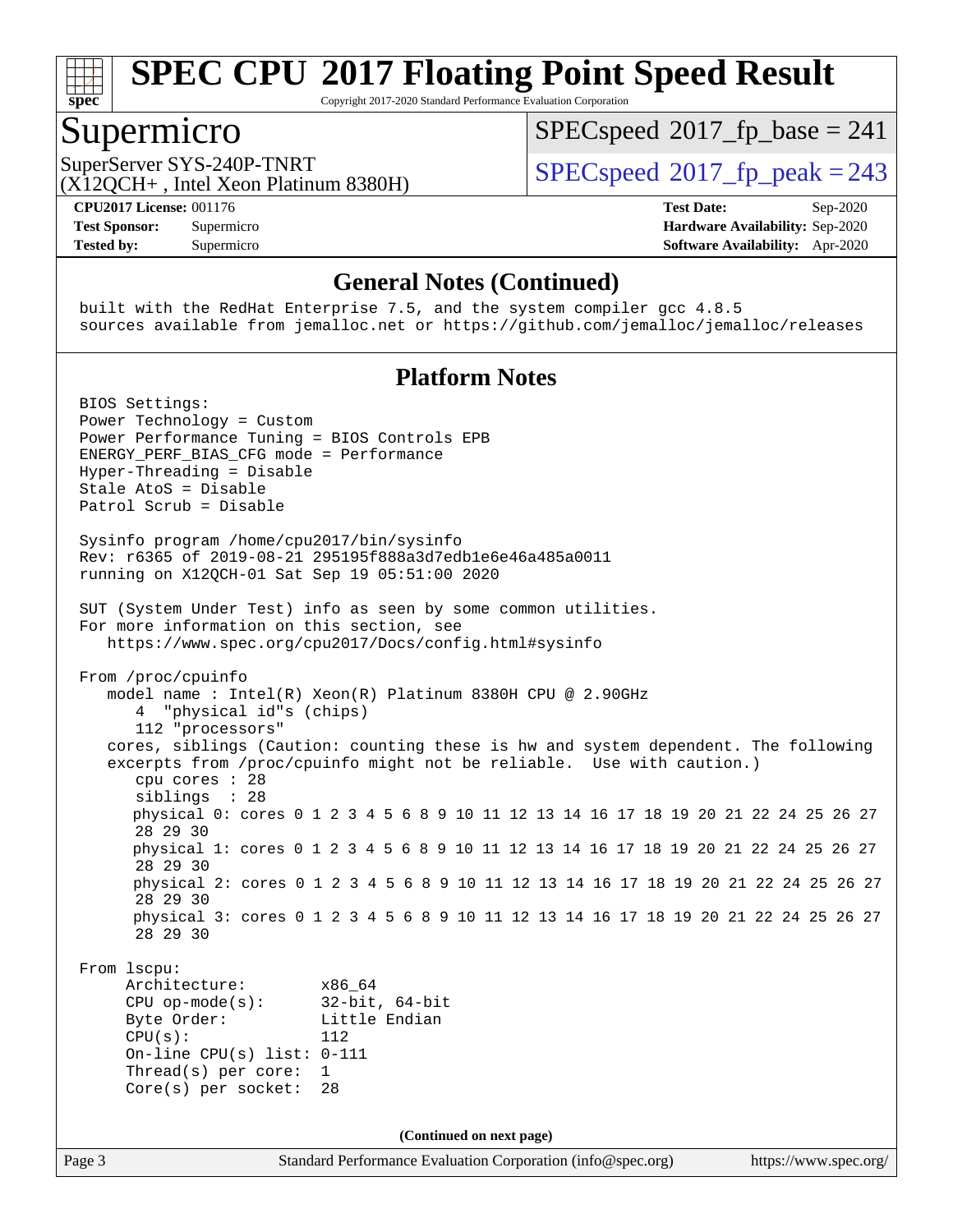

Copyright 2017-2020 Standard Performance Evaluation Corporation

## Supermicro

(X12QCH+ , Intel Xeon Platinum 8380H)

 $SPECspeed^{\circledast}2017_fp\_base = 241$  $SPECspeed^{\circledast}2017_fp\_base = 241$ 

SuperServer SYS-240P-TNRT  $SUS - 240P$ -TNRT  $SPEC speed@2017$  fp\_peak = 243

**[CPU2017 License:](http://www.spec.org/auto/cpu2017/Docs/result-fields.html#CPU2017License)** 001176 **[Test Date:](http://www.spec.org/auto/cpu2017/Docs/result-fields.html#TestDate)** Sep-2020 **[Test Sponsor:](http://www.spec.org/auto/cpu2017/Docs/result-fields.html#TestSponsor)** Supermicro **[Hardware Availability:](http://www.spec.org/auto/cpu2017/Docs/result-fields.html#HardwareAvailability)** Sep-2020 **[Tested by:](http://www.spec.org/auto/cpu2017/Docs/result-fields.html#Testedby)** Supermicro **[Software Availability:](http://www.spec.org/auto/cpu2017/Docs/result-fields.html#SoftwareAvailability)** Apr-2020

#### **[Platform Notes \(Continued\)](http://www.spec.org/auto/cpu2017/Docs/result-fields.html#PlatformNotes)**

| Socket(s):                  | 4                                                                                      |
|-----------------------------|----------------------------------------------------------------------------------------|
| NUMA $node(s)$ :            | 4                                                                                      |
| Vendor ID:                  | GenuineIntel                                                                           |
| CPU family:                 | 6                                                                                      |
| Model:                      | 85                                                                                     |
| Model name:                 | $Intel(R) Xeon(R) Platinum 8380H CPU @ 2.90GHz$                                        |
| Stepping:                   | 11                                                                                     |
| CPU MHz:                    | 3454.296                                                                               |
| $CPU$ max $MHz$ :           | 4300.0000                                                                              |
| CPU min MHz:                | 1000.0000                                                                              |
| BogoMIPS:                   | 5800.00                                                                                |
| Virtualization:             | $VT - x$                                                                               |
| Lld cache:                  | 32K                                                                                    |
| Lli cache:                  | 32K                                                                                    |
| $L2$ cache:                 | 1024K                                                                                  |
| $L3$ cache:                 | 39424K                                                                                 |
| NUMA $node0$ $CPU(s):$      | $0 - 27$                                                                               |
| NUMA node1 CPU(s): 28-55    |                                                                                        |
| NUMA node2 $CPU(s):$ 56-83  |                                                                                        |
| NUMA $node3$ $CPU(s)$ :     | 84-111                                                                                 |
| Flags:                      | fpu vme de pse tsc msr pae mce cx8 apic sep mtrr pge mca cmov                          |
|                             | pat pse36 clflush dts acpi mmx fxsr sse sse2 ss ht tm pbe syscall nx pdpelgb rdtscp    |
|                             | lm constant_tsc art arch_perfmon pebs bts rep_good nopl xtopology nonstop_tsc cpuid    |
|                             | aperfmperf pni pclmulqdq dtes64 monitor ds_cpl vmx smx est tm2 ssse3 sdbg fma cx16     |
|                             | xtpr pdcm pcid dca sse4_1 sse4_2 x2apic movbe popcnt tsc_deadline_timer aes xsave      |
|                             | avx f16c rdrand lahf_lm abm 3dnowprefetch cpuid_fault epb cat_13 cdp_13                |
|                             | invpcid_single intel_ppin ssbd mba ibrs ibpb stibp ibrs_enhanced tpr_shadow vnmi       |
|                             | flexpriority ept vpid fsgsbase tsc_adjust bmil hle avx2 smep bmi2 erms invpcid rtm     |
|                             | cqm mpx rdt_a avx512f avx512dq rdseed adx smap clflushopt clwb intel_pt avx512cd       |
|                             | avx512bw avx512vl xsaveopt xsavec xgetbvl xsaves cqm_llc cqm_occup_llc cqm_mbm_total   |
|                             | cqm_mbm_local avx512_bf16 dtherm ida arat pln pts pku ospke avx512_vnni md_clear       |
| flush_11d arch_capabilities |                                                                                        |
|                             |                                                                                        |
| /proc/cpuinfo cache data    |                                                                                        |
| cache size $: 39424$ KB     |                                                                                        |
|                             |                                                                                        |
|                             | From numactl --hardware WARNING: a numactl 'node' might or might not correspond to a   |
| physical chip.              |                                                                                        |
| $available: 4 nodes (0-3)$  |                                                                                        |
|                             | node 0 cpus: 0 1 2 3 4 5 6 7 8 9 10 11 12 13 14 15 16 17 18 19 20 21 22 23 24 25 26 27 |
| node 0 size: 385578 MB      |                                                                                        |
| node 0 free: 385310 MB      |                                                                                        |
|                             | 1  00 00 00 01 00 02 05 05 05 00 00 10 11 10 10 11 15 16 17 10 10 50 51 50             |

 node 1 cpus: 28 29 30 31 32 33 34 35 36 37 38 39 40 41 42 43 44 45 46 47 48 49 50 51 52 53 54 55 node 1 size: 387065 MB node 1 free: 386865 MB

node 2 cpus: 56 57 58 59 60 61 62 63 64 65 66 67 68 69 70 71 72 73 74 75 76 77 78 79 80

**(Continued on next page)**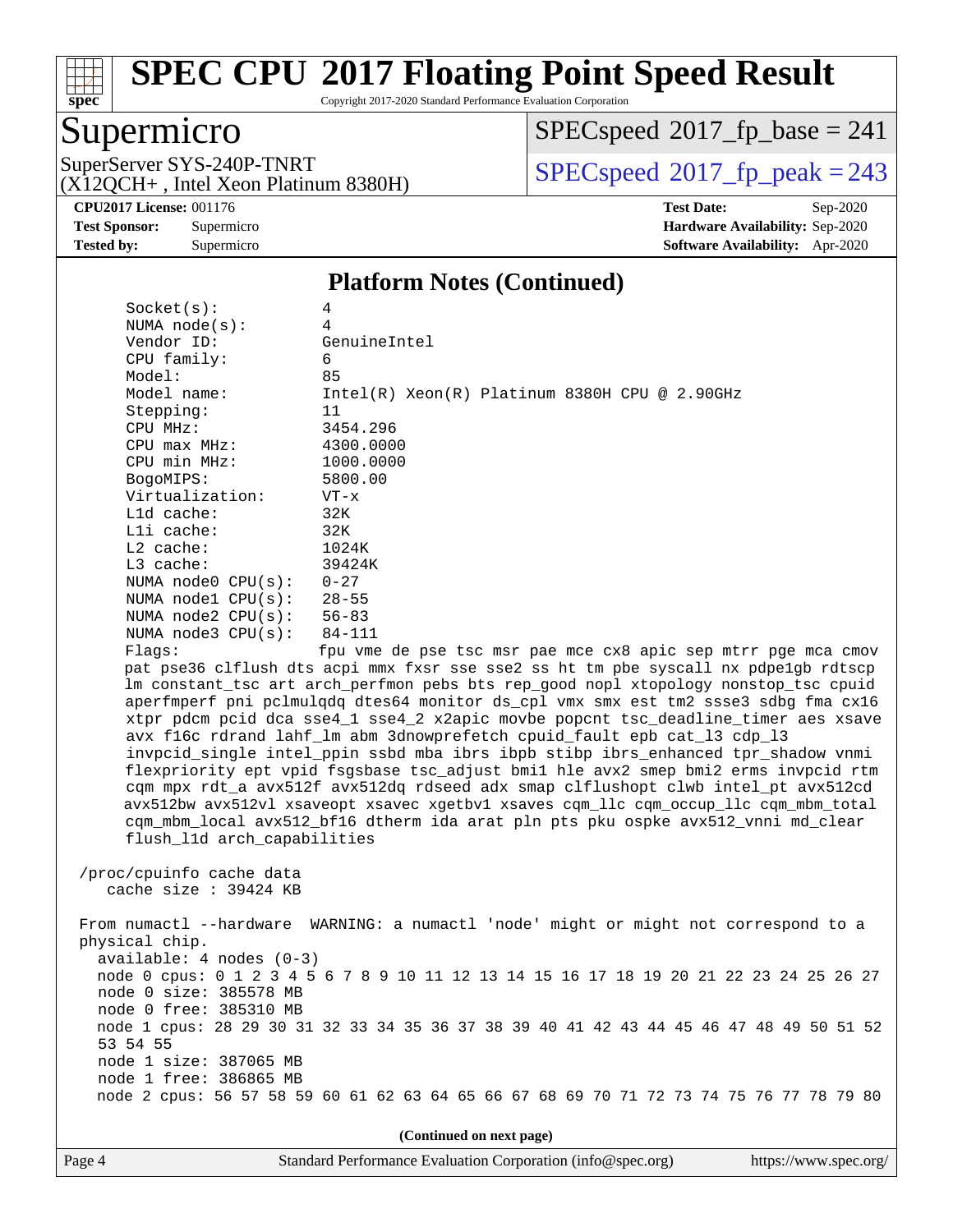

Copyright 2017-2020 Standard Performance Evaluation Corporation

### Supermicro

[SPECspeed](http://www.spec.org/auto/cpu2017/Docs/result-fields.html#SPECspeed2017fpbase)<sup>®</sup>2017 fp base = 241

(X12QCH+ , Intel Xeon Platinum 8380H)

SuperServer SYS-240P-TNRT  $SPPCspeed@2017$  fp\_peak = 243

**[CPU2017 License:](http://www.spec.org/auto/cpu2017/Docs/result-fields.html#CPU2017License)** 001176 **[Test Date:](http://www.spec.org/auto/cpu2017/Docs/result-fields.html#TestDate)** Sep-2020 **[Test Sponsor:](http://www.spec.org/auto/cpu2017/Docs/result-fields.html#TestSponsor)** Supermicro **[Hardware Availability:](http://www.spec.org/auto/cpu2017/Docs/result-fields.html#HardwareAvailability)** Sep-2020 **[Tested by:](http://www.spec.org/auto/cpu2017/Docs/result-fields.html#Testedby)** Supermicro **[Software Availability:](http://www.spec.org/auto/cpu2017/Docs/result-fields.html#SoftwareAvailability)** Apr-2020

#### **[Platform Notes \(Continued\)](http://www.spec.org/auto/cpu2017/Docs/result-fields.html#PlatformNotes)**

 81 82 83 node 2 size: 387065 MB node 2 free: 386882 MB node 3 cpus: 84 85 86 87 88 89 90 91 92 93 94 95 96 97 98 99 100 101 102 103 104 105 106 107 108 109 110 111 node 3 size: 387065 MB node 3 free: 378463 MB node distances: node 0 1 2 3 0: 10 20 20 20 1: 20 10 20 20 2: 20 20 10 20 3: 20 20 20 10 From /proc/meminfo MemTotal: 1583897056 kB HugePages\_Total: 0 Hugepagesize: 2048 kB From /etc/\*release\* /etc/\*version\* os-release: NAME="Red Hat Enterprise Linux" VERSION="8.2 (Ootpa)" ID="rhel" ID\_LIKE="fedora" VERSION\_ID="8.2" PLATFORM\_ID="platform:el8" PRETTY\_NAME="Red Hat Enterprise Linux 8.2 (Ootpa)" ANSI\_COLOR="0;31" redhat-release: Red Hat Enterprise Linux release 8.2 (Ootpa) system-release: Red Hat Enterprise Linux release 8.2 (Ootpa) system-release-cpe: cpe:/o:redhat:enterprise\_linux:8.2:ga uname -a: Linux X12QCH-01 4.18.0-193.el8.x86\_64 #1 SMP Fri Mar 27 14:35:58 UTC 2020 x86\_64 x86\_64 x86\_64 GNU/Linux Kernel self-reported vulnerability status: itlb\_multihit: Not affected CVE-2018-3620 (L1 Terminal Fault): Not affected Microarchitectural Data Sampling: Not affected CVE-2017-5754 (Meltdown): Not affected CVE-2018-3639 (Speculative Store Bypass): Mitigation: Speculative Store Bypass disabled via prctl and seccomp CVE-2017-5753 (Spectre variant 1): Mitigation: usercopy/swapgs barriers and \_\_user pointer sanitization **(Continued on next page)**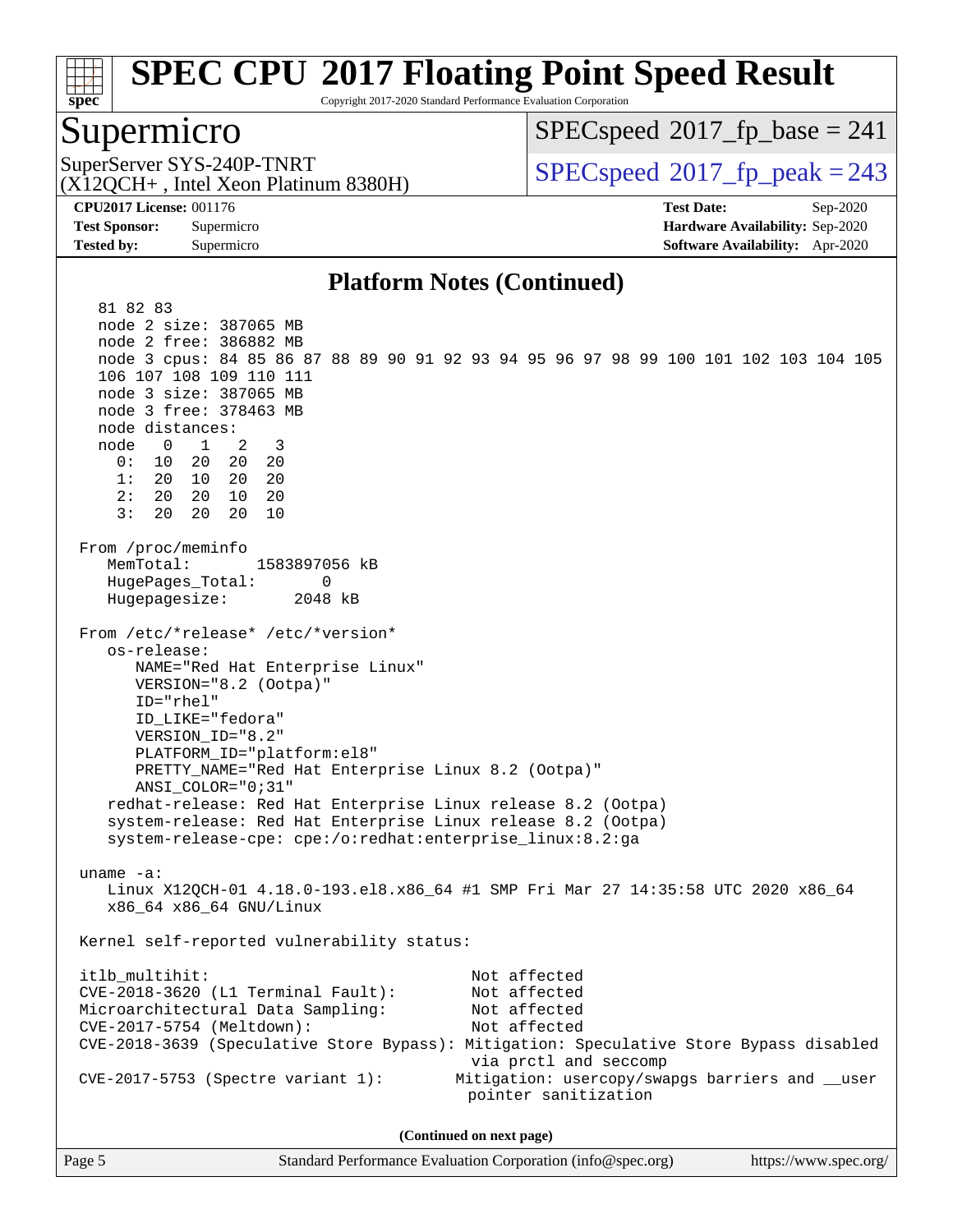

Copyright 2017-2020 Standard Performance Evaluation Corporation

### Supermicro

[SPECspeed](http://www.spec.org/auto/cpu2017/Docs/result-fields.html#SPECspeed2017fpbase)<sup>®</sup>2017 fp base = 241

(X12QCH+ , Intel Xeon Platinum 8380H)

SuperServer SYS-240P-TNRT  $SPPCspeed^{\circ}2017$  fp\_peak = 243

**[Tested by:](http://www.spec.org/auto/cpu2017/Docs/result-fields.html#Testedby)** Supermicro **[Software Availability:](http://www.spec.org/auto/cpu2017/Docs/result-fields.html#SoftwareAvailability)** Apr-2020

**[CPU2017 License:](http://www.spec.org/auto/cpu2017/Docs/result-fields.html#CPU2017License)** 001176 **[Test Date:](http://www.spec.org/auto/cpu2017/Docs/result-fields.html#TestDate)** Sep-2020 **[Test Sponsor:](http://www.spec.org/auto/cpu2017/Docs/result-fields.html#TestSponsor)** Supermicro **[Hardware Availability:](http://www.spec.org/auto/cpu2017/Docs/result-fields.html#HardwareAvailability)** Sep-2020

#### **[Platform Notes \(Continued\)](http://www.spec.org/auto/cpu2017/Docs/result-fields.html#PlatformNotes)**

 CVE-2017-5715 (Spectre variant 2): Mitigation: Enhanced IBRS, IBPB: conditional, RSB filling<br>Not affected

run-level 3 Sep 19 02:06

tsx\_async\_abort:

 SPEC is set to: /home/cpu2017 Filesystem Type Size Used Avail Use% Mounted on /dev/mapper/rhel-home xfs 125G 17G 108G 14% /home

 From /sys/devices/virtual/dmi/id BIOS: American Megatrends International, LLC. 1.0 09/02/2020 Vendor: Supermicro Product: Super Server Product Family: Family Serial: 0123456789

 Additional information from dmidecode follows. WARNING: Use caution when you interpret this section. The 'dmidecode' program reads system data which is "intended to allow hardware to be accurately determined", but the intent may not be met, as there are frequent changes to hardware, firmware, and the "DMTF SMBIOS" standard. Memory:

48x Samsung M393A4K40DB3-CWE 32 GB 2 rank 3200

(End of data from sysinfo program)

#### **[Compiler Version Notes](http://www.spec.org/auto/cpu2017/Docs/result-fields.html#CompilerVersionNotes)**

============================================================================== C | 619.1bm\_s(base, peak) 638.imagick\_s(base, peak) | 644.nab\_s(base, peak) ------------------------------------------------------------------------------ Intel(R) C Intel(R) 64 Compiler for applications running on Intel(R)  $64$ , Version 19.1.1.217 Build 20200306 Copyright (C) 1985-2020 Intel Corporation. All rights reserved. ------------------------------------------------------------------------------ ============================================================================== C++, C, Fortran | 607.cactuBSSN\_s(base, peak) ------------------------------------------------------------------------------ Intel(R) C++ Intel(R) 64 Compiler for applications running on Intel(R) 64, Version 19.1.1.217 Build 20200306 Copyright (C) 1985-2020 Intel Corporation. All rights reserved. Intel(R) C Intel(R) 64 Compiler for applications running on Intel(R) 64, Version 19.1.1.217 Build 20200306 Copyright (C) 1985-2020 Intel Corporation. All rights reserved. **(Continued on next page)**

| Page 6 | Standard Performance Evaluation Corporation (info@spec.org) | https://www.spec.org/ |
|--------|-------------------------------------------------------------|-----------------------|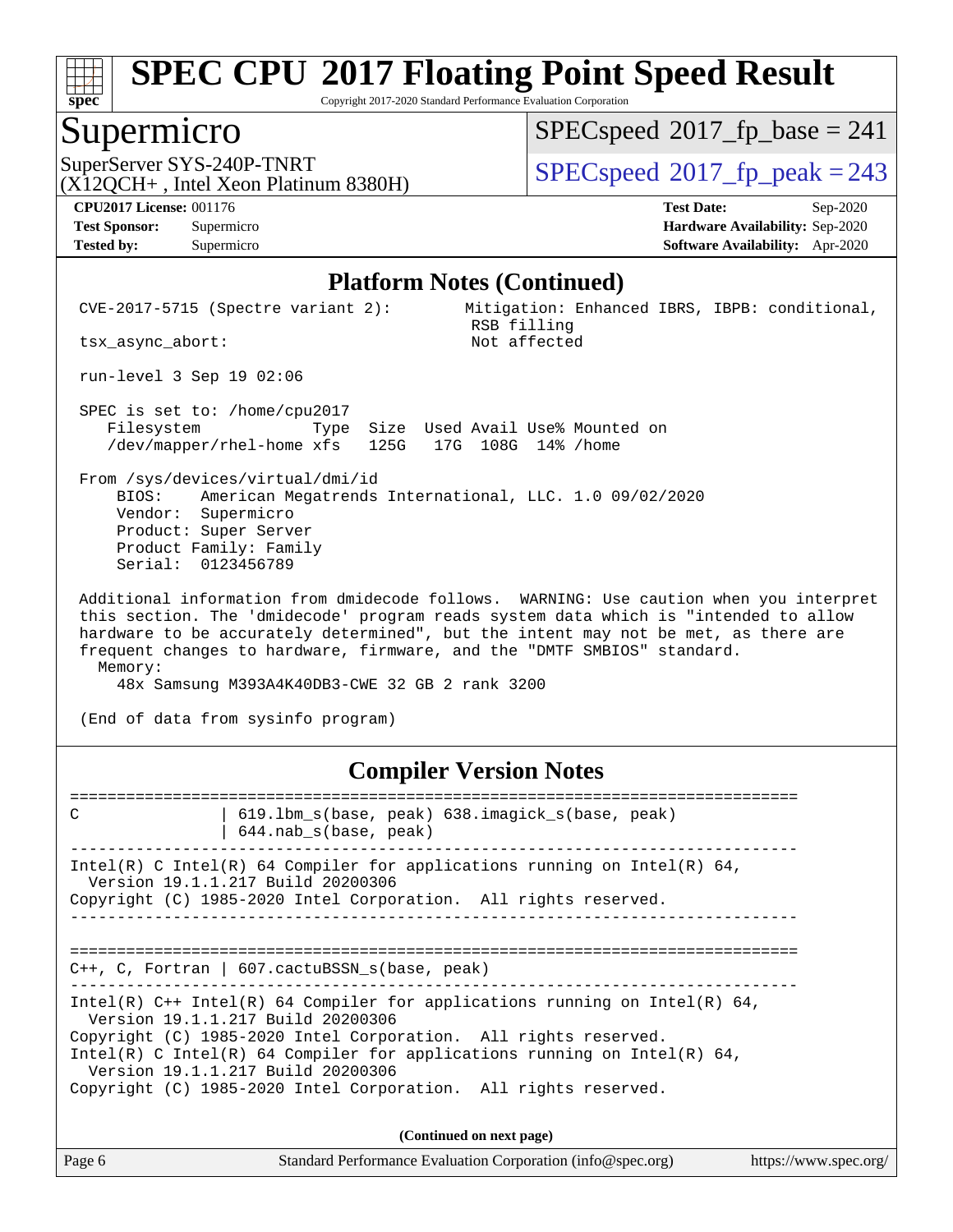

Copyright 2017-2020 Standard Performance Evaluation Corporation

### Supermicro

 $SPECspeed^{\circledast}2017_fp\_base = 241$  $SPECspeed^{\circledast}2017_fp\_base = 241$ 

(X12QCH+ , Intel Xeon Platinum 8380H)

SuperServer SYS-240P-TNRT  $SUS - 240P$ -TNRT  $SPEC speed \text{°}2017$  fp\_peak = 243

**[CPU2017 License:](http://www.spec.org/auto/cpu2017/Docs/result-fields.html#CPU2017License)** 001176 **[Test Date:](http://www.spec.org/auto/cpu2017/Docs/result-fields.html#TestDate)** Sep-2020 **[Test Sponsor:](http://www.spec.org/auto/cpu2017/Docs/result-fields.html#TestSponsor)** Supermicro **[Hardware Availability:](http://www.spec.org/auto/cpu2017/Docs/result-fields.html#HardwareAvailability)** Sep-2020 **[Tested by:](http://www.spec.org/auto/cpu2017/Docs/result-fields.html#Testedby)** Supermicro **[Software Availability:](http://www.spec.org/auto/cpu2017/Docs/result-fields.html#SoftwareAvailability)** Apr-2020

#### **[Compiler Version Notes \(Continued\)](http://www.spec.org/auto/cpu2017/Docs/result-fields.html#CompilerVersionNotes)**

| Intel(R) Fortran Intel(R) 64 Compiler for applications running on Intel(R)<br>64, Version 19.1.1.217 Build 20200306<br>Copyright (C) 1985-2020 Intel Corporation. All rights reserved.                                                                                                                                                                                     |  |  |  |  |  |
|----------------------------------------------------------------------------------------------------------------------------------------------------------------------------------------------------------------------------------------------------------------------------------------------------------------------------------------------------------------------------|--|--|--|--|--|
| 603.bwaves_s(base, peak) 649.fotonik3d_s(base, peak)<br>Fortran<br>654.roms_s(base, peak)                                                                                                                                                                                                                                                                                  |  |  |  |  |  |
| Intel(R) Fortran Intel(R) 64 Compiler for applications running on Intel(R)<br>64, Version 19.1.1.217 Build 20200306<br>Copyright (C) 1985-2020 Intel Corporation. All rights reserved.                                                                                                                                                                                     |  |  |  |  |  |
| $621.$ wrf $s(base, peak)$ $627.$ cam4 $s(base, peak)$<br>Fortran, C<br>$628.$ pop $2 s(base, peak)$                                                                                                                                                                                                                                                                       |  |  |  |  |  |
| Intel(R) Fortran Intel(R) 64 Compiler for applications running on Intel(R)<br>64, Version 19.1.1.217 Build 20200306<br>Copyright (C) 1985-2020 Intel Corporation. All rights reserved.<br>Intel(R) C Intel(R) 64 Compiler for applications running on Intel(R) 64,<br>Version 19.1.1.217 Build 20200306<br>Copyright (C) 1985-2020 Intel Corporation. All rights reserved. |  |  |  |  |  |

## **[Base Compiler Invocation](http://www.spec.org/auto/cpu2017/Docs/result-fields.html#BaseCompilerInvocation)**

[C benchmarks](http://www.spec.org/auto/cpu2017/Docs/result-fields.html#Cbenchmarks): [icc](http://www.spec.org/cpu2017/results/res2020q4/cpu2017-20200929-24137.flags.html#user_CCbase_intel_icc_66fc1ee009f7361af1fbd72ca7dcefbb700085f36577c54f309893dd4ec40d12360134090235512931783d35fd58c0460139e722d5067c5574d8eaf2b3e37e92)

| Fortran benchmarks: |  |
|---------------------|--|
| ifort               |  |

[Benchmarks using both Fortran and C](http://www.spec.org/auto/cpu2017/Docs/result-fields.html#BenchmarksusingbothFortranandC): [ifort](http://www.spec.org/cpu2017/results/res2020q4/cpu2017-20200929-24137.flags.html#user_CC_FCbase_intel_ifort_8111460550e3ca792625aed983ce982f94888b8b503583aa7ba2b8303487b4d8a21a13e7191a45c5fd58ff318f48f9492884d4413fa793fd88dd292cad7027ca) [icc](http://www.spec.org/cpu2017/results/res2020q4/cpu2017-20200929-24137.flags.html#user_CC_FCbase_intel_icc_66fc1ee009f7361af1fbd72ca7dcefbb700085f36577c54f309893dd4ec40d12360134090235512931783d35fd58c0460139e722d5067c5574d8eaf2b3e37e92)

[Benchmarks using Fortran, C, and C++:](http://www.spec.org/auto/cpu2017/Docs/result-fields.html#BenchmarksusingFortranCandCXX) [icpc](http://www.spec.org/cpu2017/results/res2020q4/cpu2017-20200929-24137.flags.html#user_CC_CXX_FCbase_intel_icpc_c510b6838c7f56d33e37e94d029a35b4a7bccf4766a728ee175e80a419847e808290a9b78be685c44ab727ea267ec2f070ec5dc83b407c0218cded6866a35d07) [icc](http://www.spec.org/cpu2017/results/res2020q4/cpu2017-20200929-24137.flags.html#user_CC_CXX_FCbase_intel_icc_66fc1ee009f7361af1fbd72ca7dcefbb700085f36577c54f309893dd4ec40d12360134090235512931783d35fd58c0460139e722d5067c5574d8eaf2b3e37e92) [ifort](http://www.spec.org/cpu2017/results/res2020q4/cpu2017-20200929-24137.flags.html#user_CC_CXX_FCbase_intel_ifort_8111460550e3ca792625aed983ce982f94888b8b503583aa7ba2b8303487b4d8a21a13e7191a45c5fd58ff318f48f9492884d4413fa793fd88dd292cad7027ca)

## **[Base Portability Flags](http://www.spec.org/auto/cpu2017/Docs/result-fields.html#BasePortabilityFlags)**

603.bwaves\_s: [-DSPEC\\_LP64](http://www.spec.org/cpu2017/results/res2020q4/cpu2017-20200929-24137.flags.html#suite_basePORTABILITY603_bwaves_s_DSPEC_LP64)

**(Continued on next page)**

Page 7 Standard Performance Evaluation Corporation [\(info@spec.org\)](mailto:info@spec.org) <https://www.spec.org/>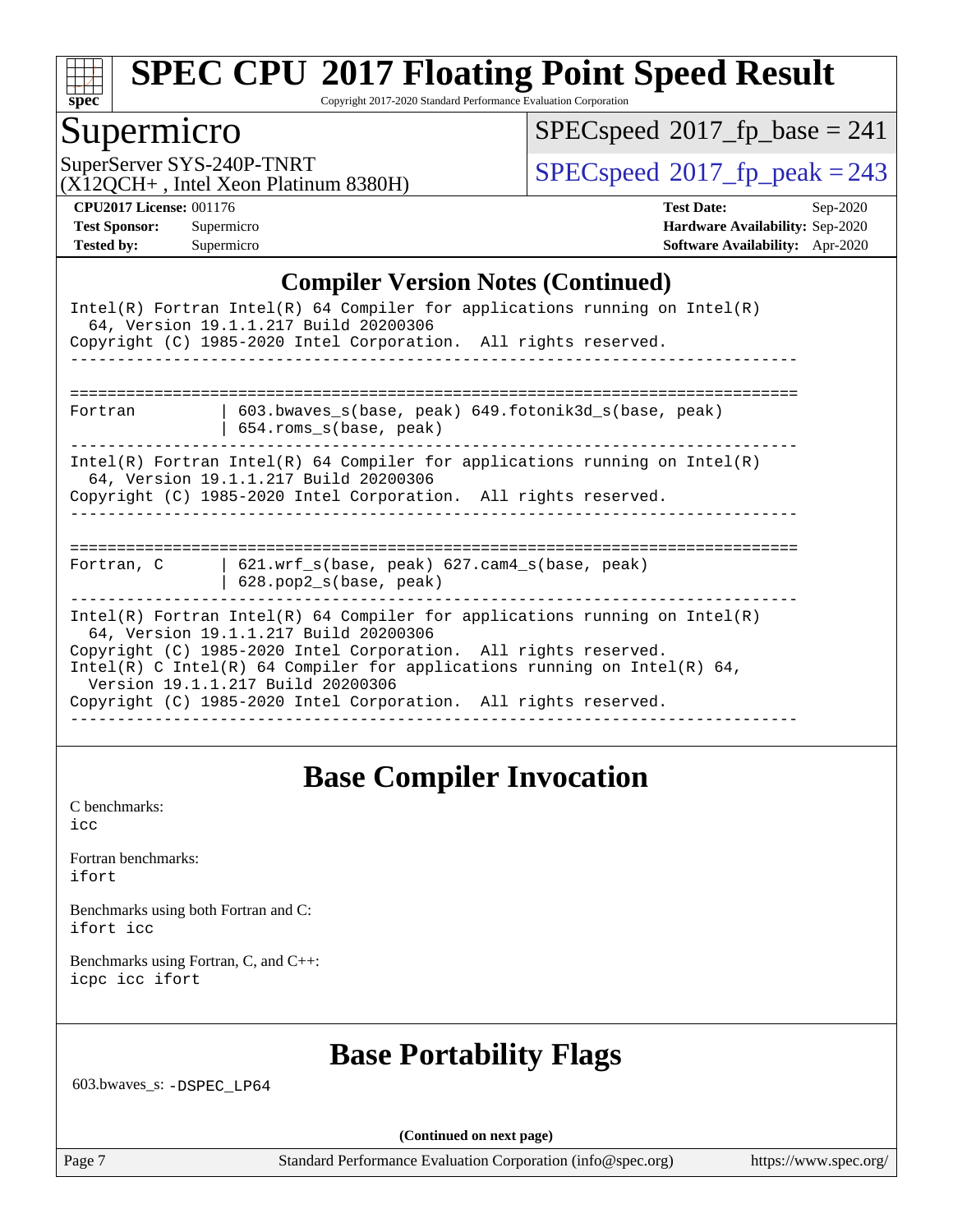

Copyright 2017-2020 Standard Performance Evaluation Corporation

### Supermicro

[SPECspeed](http://www.spec.org/auto/cpu2017/Docs/result-fields.html#SPECspeed2017fpbase)<sup>®</sup>2017 fp base = 241

(X12QCH+ , Intel Xeon Platinum 8380H)

SuperServer SYS-240P-TNRT  $SUS - 240P$ -TNRT  $SPEC speed \text{°}2017$  fp\_peak = 243

**[Tested by:](http://www.spec.org/auto/cpu2017/Docs/result-fields.html#Testedby)** Supermicro **[Software Availability:](http://www.spec.org/auto/cpu2017/Docs/result-fields.html#SoftwareAvailability)** Apr-2020

**[CPU2017 License:](http://www.spec.org/auto/cpu2017/Docs/result-fields.html#CPU2017License)** 001176 **[Test Date:](http://www.spec.org/auto/cpu2017/Docs/result-fields.html#TestDate)** Sep-2020 **[Test Sponsor:](http://www.spec.org/auto/cpu2017/Docs/result-fields.html#TestSponsor)** Supermicro **[Hardware Availability:](http://www.spec.org/auto/cpu2017/Docs/result-fields.html#HardwareAvailability)** Sep-2020

## **[Base Portability Flags \(Continued\)](http://www.spec.org/auto/cpu2017/Docs/result-fields.html#BasePortabilityFlags)**

 607.cactuBSSN\_s: [-DSPEC\\_LP64](http://www.spec.org/cpu2017/results/res2020q4/cpu2017-20200929-24137.flags.html#suite_basePORTABILITY607_cactuBSSN_s_DSPEC_LP64) 619.lbm\_s: [-DSPEC\\_LP64](http://www.spec.org/cpu2017/results/res2020q4/cpu2017-20200929-24137.flags.html#suite_basePORTABILITY619_lbm_s_DSPEC_LP64) 621.wrf\_s: [-DSPEC\\_LP64](http://www.spec.org/cpu2017/results/res2020q4/cpu2017-20200929-24137.flags.html#suite_basePORTABILITY621_wrf_s_DSPEC_LP64) [-DSPEC\\_CASE\\_FLAG](http://www.spec.org/cpu2017/results/res2020q4/cpu2017-20200929-24137.flags.html#b621.wrf_s_baseCPORTABILITY_DSPEC_CASE_FLAG) [-convert big\\_endian](http://www.spec.org/cpu2017/results/res2020q4/cpu2017-20200929-24137.flags.html#user_baseFPORTABILITY621_wrf_s_convert_big_endian_c3194028bc08c63ac5d04de18c48ce6d347e4e562e8892b8bdbdc0214820426deb8554edfa529a3fb25a586e65a3d812c835984020483e7e73212c4d31a38223) 627.cam4\_s: [-DSPEC\\_LP64](http://www.spec.org/cpu2017/results/res2020q4/cpu2017-20200929-24137.flags.html#suite_basePORTABILITY627_cam4_s_DSPEC_LP64) [-DSPEC\\_CASE\\_FLAG](http://www.spec.org/cpu2017/results/res2020q4/cpu2017-20200929-24137.flags.html#b627.cam4_s_baseCPORTABILITY_DSPEC_CASE_FLAG) 628.pop2\_s: [-DSPEC\\_LP64](http://www.spec.org/cpu2017/results/res2020q4/cpu2017-20200929-24137.flags.html#suite_basePORTABILITY628_pop2_s_DSPEC_LP64) [-DSPEC\\_CASE\\_FLAG](http://www.spec.org/cpu2017/results/res2020q4/cpu2017-20200929-24137.flags.html#b628.pop2_s_baseCPORTABILITY_DSPEC_CASE_FLAG) [-convert big\\_endian](http://www.spec.org/cpu2017/results/res2020q4/cpu2017-20200929-24137.flags.html#user_baseFPORTABILITY628_pop2_s_convert_big_endian_c3194028bc08c63ac5d04de18c48ce6d347e4e562e8892b8bdbdc0214820426deb8554edfa529a3fb25a586e65a3d812c835984020483e7e73212c4d31a38223) [-assume byterecl](http://www.spec.org/cpu2017/results/res2020q4/cpu2017-20200929-24137.flags.html#user_baseFPORTABILITY628_pop2_s_assume_byterecl_7e47d18b9513cf18525430bbf0f2177aa9bf368bc7a059c09b2c06a34b53bd3447c950d3f8d6c70e3faf3a05c8557d66a5798b567902e8849adc142926523472) 638.imagick\_s: [-DSPEC\\_LP64](http://www.spec.org/cpu2017/results/res2020q4/cpu2017-20200929-24137.flags.html#suite_basePORTABILITY638_imagick_s_DSPEC_LP64) 644.nab\_s: [-DSPEC\\_LP64](http://www.spec.org/cpu2017/results/res2020q4/cpu2017-20200929-24137.flags.html#suite_basePORTABILITY644_nab_s_DSPEC_LP64) 649.fotonik3d\_s: [-DSPEC\\_LP64](http://www.spec.org/cpu2017/results/res2020q4/cpu2017-20200929-24137.flags.html#suite_basePORTABILITY649_fotonik3d_s_DSPEC_LP64) 654.roms\_s: [-DSPEC\\_LP64](http://www.spec.org/cpu2017/results/res2020q4/cpu2017-20200929-24137.flags.html#suite_basePORTABILITY654_roms_s_DSPEC_LP64)

## **[Base Optimization Flags](http://www.spec.org/auto/cpu2017/Docs/result-fields.html#BaseOptimizationFlags)**

[C benchmarks](http://www.spec.org/auto/cpu2017/Docs/result-fields.html#Cbenchmarks):

[-m64](http://www.spec.org/cpu2017/results/res2020q4/cpu2017-20200929-24137.flags.html#user_CCbase_m64-icc) [-std=c11](http://www.spec.org/cpu2017/results/res2020q4/cpu2017-20200929-24137.flags.html#user_CCbase_std-icc-std_0e1c27790398a4642dfca32ffe6c27b5796f9c2d2676156f2e42c9c44eaad0c049b1cdb667a270c34d979996257aeb8fc440bfb01818dbc9357bd9d174cb8524) [-xCORE-AVX512](http://www.spec.org/cpu2017/results/res2020q4/cpu2017-20200929-24137.flags.html#user_CCbase_f-xCORE-AVX512) [-ipo](http://www.spec.org/cpu2017/results/res2020q4/cpu2017-20200929-24137.flags.html#user_CCbase_f-ipo) [-O3](http://www.spec.org/cpu2017/results/res2020q4/cpu2017-20200929-24137.flags.html#user_CCbase_f-O3) [-no-prec-div](http://www.spec.org/cpu2017/results/res2020q4/cpu2017-20200929-24137.flags.html#user_CCbase_f-no-prec-div) [-qopt-prefetch](http://www.spec.org/cpu2017/results/res2020q4/cpu2017-20200929-24137.flags.html#user_CCbase_f-qopt-prefetch) [-ffinite-math-only](http://www.spec.org/cpu2017/results/res2020q4/cpu2017-20200929-24137.flags.html#user_CCbase_f_finite_math_only_cb91587bd2077682c4b38af759c288ed7c732db004271a9512da14a4f8007909a5f1427ecbf1a0fb78ff2a814402c6114ac565ca162485bbcae155b5e4258871) [-qopt-mem-layout-trans=4](http://www.spec.org/cpu2017/results/res2020q4/cpu2017-20200929-24137.flags.html#user_CCbase_f-qopt-mem-layout-trans_fa39e755916c150a61361b7846f310bcdf6f04e385ef281cadf3647acec3f0ae266d1a1d22d972a7087a248fd4e6ca390a3634700869573d231a252c784941a8) [-qopenmp](http://www.spec.org/cpu2017/results/res2020q4/cpu2017-20200929-24137.flags.html#user_CCbase_qopenmp_16be0c44f24f464004c6784a7acb94aca937f053568ce72f94b139a11c7c168634a55f6653758ddd83bcf7b8463e8028bb0b48b77bcddc6b78d5d95bb1df2967) [-DSPEC\\_OPENMP](http://www.spec.org/cpu2017/results/res2020q4/cpu2017-20200929-24137.flags.html#suite_CCbase_DSPEC_OPENMP) [-mbranches-within-32B-boundaries](http://www.spec.org/cpu2017/results/res2020q4/cpu2017-20200929-24137.flags.html#user_CCbase_f-mbranches-within-32B-boundaries)

[Fortran benchmarks](http://www.spec.org/auto/cpu2017/Docs/result-fields.html#Fortranbenchmarks):

[-m64](http://www.spec.org/cpu2017/results/res2020q4/cpu2017-20200929-24137.flags.html#user_FCbase_m64-icc) [-Wl,-z,muldefs](http://www.spec.org/cpu2017/results/res2020q4/cpu2017-20200929-24137.flags.html#user_FCbase_link_force_multiple1_b4cbdb97b34bdee9ceefcfe54f4c8ea74255f0b02a4b23e853cdb0e18eb4525ac79b5a88067c842dd0ee6996c24547a27a4b99331201badda8798ef8a743f577) [-DSPEC\\_OPENMP](http://www.spec.org/cpu2017/results/res2020q4/cpu2017-20200929-24137.flags.html#suite_FCbase_DSPEC_OPENMP) [-xCORE-AVX512](http://www.spec.org/cpu2017/results/res2020q4/cpu2017-20200929-24137.flags.html#user_FCbase_f-xCORE-AVX512) [-ipo](http://www.spec.org/cpu2017/results/res2020q4/cpu2017-20200929-24137.flags.html#user_FCbase_f-ipo) [-O3](http://www.spec.org/cpu2017/results/res2020q4/cpu2017-20200929-24137.flags.html#user_FCbase_f-O3) [-no-prec-div](http://www.spec.org/cpu2017/results/res2020q4/cpu2017-20200929-24137.flags.html#user_FCbase_f-no-prec-div) [-qopt-prefetch](http://www.spec.org/cpu2017/results/res2020q4/cpu2017-20200929-24137.flags.html#user_FCbase_f-qopt-prefetch) [-ffinite-math-only](http://www.spec.org/cpu2017/results/res2020q4/cpu2017-20200929-24137.flags.html#user_FCbase_f_finite_math_only_cb91587bd2077682c4b38af759c288ed7c732db004271a9512da14a4f8007909a5f1427ecbf1a0fb78ff2a814402c6114ac565ca162485bbcae155b5e4258871) [-qopt-mem-layout-trans=4](http://www.spec.org/cpu2017/results/res2020q4/cpu2017-20200929-24137.flags.html#user_FCbase_f-qopt-mem-layout-trans_fa39e755916c150a61361b7846f310bcdf6f04e385ef281cadf3647acec3f0ae266d1a1d22d972a7087a248fd4e6ca390a3634700869573d231a252c784941a8) [-qopenmp](http://www.spec.org/cpu2017/results/res2020q4/cpu2017-20200929-24137.flags.html#user_FCbase_qopenmp_16be0c44f24f464004c6784a7acb94aca937f053568ce72f94b139a11c7c168634a55f6653758ddd83bcf7b8463e8028bb0b48b77bcddc6b78d5d95bb1df2967) [-nostandard-realloc-lhs](http://www.spec.org/cpu2017/results/res2020q4/cpu2017-20200929-24137.flags.html#user_FCbase_f_2003_std_realloc_82b4557e90729c0f113870c07e44d33d6f5a304b4f63d4c15d2d0f1fab99f5daaed73bdb9275d9ae411527f28b936061aa8b9c8f2d63842963b95c9dd6426b8a) [-mbranches-within-32B-boundaries](http://www.spec.org/cpu2017/results/res2020q4/cpu2017-20200929-24137.flags.html#user_FCbase_f-mbranches-within-32B-boundaries) [-L/usr/local/jemalloc64-5.0.1/lib](http://www.spec.org/cpu2017/results/res2020q4/cpu2017-20200929-24137.flags.html#user_FCbase_jemalloc_link_path64_1_cc289568b1a6c0fd3b62c91b824c27fcb5af5e8098e6ad028160d21144ef1b8aef3170d2acf0bee98a8da324cfe4f67d0a3d0c4cc4673d993d694dc2a0df248b) [-ljemalloc](http://www.spec.org/cpu2017/results/res2020q4/cpu2017-20200929-24137.flags.html#user_FCbase_jemalloc_link_lib_d1249b907c500fa1c0672f44f562e3d0f79738ae9e3c4a9c376d49f265a04b9c99b167ecedbf6711b3085be911c67ff61f150a17b3472be731631ba4d0471706)

[Benchmarks using both Fortran and C](http://www.spec.org/auto/cpu2017/Docs/result-fields.html#BenchmarksusingbothFortranandC):

[-m64](http://www.spec.org/cpu2017/results/res2020q4/cpu2017-20200929-24137.flags.html#user_CC_FCbase_m64-icc) [-std=c11](http://www.spec.org/cpu2017/results/res2020q4/cpu2017-20200929-24137.flags.html#user_CC_FCbase_std-icc-std_0e1c27790398a4642dfca32ffe6c27b5796f9c2d2676156f2e42c9c44eaad0c049b1cdb667a270c34d979996257aeb8fc440bfb01818dbc9357bd9d174cb8524) [-Wl,-z,muldefs](http://www.spec.org/cpu2017/results/res2020q4/cpu2017-20200929-24137.flags.html#user_CC_FCbase_link_force_multiple1_b4cbdb97b34bdee9ceefcfe54f4c8ea74255f0b02a4b23e853cdb0e18eb4525ac79b5a88067c842dd0ee6996c24547a27a4b99331201badda8798ef8a743f577) [-xCORE-AVX512](http://www.spec.org/cpu2017/results/res2020q4/cpu2017-20200929-24137.flags.html#user_CC_FCbase_f-xCORE-AVX512) [-ipo](http://www.spec.org/cpu2017/results/res2020q4/cpu2017-20200929-24137.flags.html#user_CC_FCbase_f-ipo) [-O3](http://www.spec.org/cpu2017/results/res2020q4/cpu2017-20200929-24137.flags.html#user_CC_FCbase_f-O3) [-no-prec-div](http://www.spec.org/cpu2017/results/res2020q4/cpu2017-20200929-24137.flags.html#user_CC_FCbase_f-no-prec-div) [-qopt-prefetch](http://www.spec.org/cpu2017/results/res2020q4/cpu2017-20200929-24137.flags.html#user_CC_FCbase_f-qopt-prefetch) [-ffinite-math-only](http://www.spec.org/cpu2017/results/res2020q4/cpu2017-20200929-24137.flags.html#user_CC_FCbase_f_finite_math_only_cb91587bd2077682c4b38af759c288ed7c732db004271a9512da14a4f8007909a5f1427ecbf1a0fb78ff2a814402c6114ac565ca162485bbcae155b5e4258871) [-qopt-mem-layout-trans=4](http://www.spec.org/cpu2017/results/res2020q4/cpu2017-20200929-24137.flags.html#user_CC_FCbase_f-qopt-mem-layout-trans_fa39e755916c150a61361b7846f310bcdf6f04e385ef281cadf3647acec3f0ae266d1a1d22d972a7087a248fd4e6ca390a3634700869573d231a252c784941a8) [-qopenmp](http://www.spec.org/cpu2017/results/res2020q4/cpu2017-20200929-24137.flags.html#user_CC_FCbase_qopenmp_16be0c44f24f464004c6784a7acb94aca937f053568ce72f94b139a11c7c168634a55f6653758ddd83bcf7b8463e8028bb0b48b77bcddc6b78d5d95bb1df2967) [-DSPEC\\_OPENMP](http://www.spec.org/cpu2017/results/res2020q4/cpu2017-20200929-24137.flags.html#suite_CC_FCbase_DSPEC_OPENMP) [-mbranches-within-32B-boundaries](http://www.spec.org/cpu2017/results/res2020q4/cpu2017-20200929-24137.flags.html#user_CC_FCbase_f-mbranches-within-32B-boundaries) [-nostandard-realloc-lhs](http://www.spec.org/cpu2017/results/res2020q4/cpu2017-20200929-24137.flags.html#user_CC_FCbase_f_2003_std_realloc_82b4557e90729c0f113870c07e44d33d6f5a304b4f63d4c15d2d0f1fab99f5daaed73bdb9275d9ae411527f28b936061aa8b9c8f2d63842963b95c9dd6426b8a) [-L/usr/local/jemalloc64-5.0.1/lib](http://www.spec.org/cpu2017/results/res2020q4/cpu2017-20200929-24137.flags.html#user_CC_FCbase_jemalloc_link_path64_1_cc289568b1a6c0fd3b62c91b824c27fcb5af5e8098e6ad028160d21144ef1b8aef3170d2acf0bee98a8da324cfe4f67d0a3d0c4cc4673d993d694dc2a0df248b) [-ljemalloc](http://www.spec.org/cpu2017/results/res2020q4/cpu2017-20200929-24137.flags.html#user_CC_FCbase_jemalloc_link_lib_d1249b907c500fa1c0672f44f562e3d0f79738ae9e3c4a9c376d49f265a04b9c99b167ecedbf6711b3085be911c67ff61f150a17b3472be731631ba4d0471706)

[Benchmarks using Fortran, C, and C++:](http://www.spec.org/auto/cpu2017/Docs/result-fields.html#BenchmarksusingFortranCandCXX)

[-m64](http://www.spec.org/cpu2017/results/res2020q4/cpu2017-20200929-24137.flags.html#user_CC_CXX_FCbase_m64-icc) [-std=c11](http://www.spec.org/cpu2017/results/res2020q4/cpu2017-20200929-24137.flags.html#user_CC_CXX_FCbase_std-icc-std_0e1c27790398a4642dfca32ffe6c27b5796f9c2d2676156f2e42c9c44eaad0c049b1cdb667a270c34d979996257aeb8fc440bfb01818dbc9357bd9d174cb8524) [-Wl,-z,muldefs](http://www.spec.org/cpu2017/results/res2020q4/cpu2017-20200929-24137.flags.html#user_CC_CXX_FCbase_link_force_multiple1_b4cbdb97b34bdee9ceefcfe54f4c8ea74255f0b02a4b23e853cdb0e18eb4525ac79b5a88067c842dd0ee6996c24547a27a4b99331201badda8798ef8a743f577) [-xCORE-AVX512](http://www.spec.org/cpu2017/results/res2020q4/cpu2017-20200929-24137.flags.html#user_CC_CXX_FCbase_f-xCORE-AVX512) [-ipo](http://www.spec.org/cpu2017/results/res2020q4/cpu2017-20200929-24137.flags.html#user_CC_CXX_FCbase_f-ipo) [-O3](http://www.spec.org/cpu2017/results/res2020q4/cpu2017-20200929-24137.flags.html#user_CC_CXX_FCbase_f-O3) [-no-prec-div](http://www.spec.org/cpu2017/results/res2020q4/cpu2017-20200929-24137.flags.html#user_CC_CXX_FCbase_f-no-prec-div) [-qopt-prefetch](http://www.spec.org/cpu2017/results/res2020q4/cpu2017-20200929-24137.flags.html#user_CC_CXX_FCbase_f-qopt-prefetch) [-ffinite-math-only](http://www.spec.org/cpu2017/results/res2020q4/cpu2017-20200929-24137.flags.html#user_CC_CXX_FCbase_f_finite_math_only_cb91587bd2077682c4b38af759c288ed7c732db004271a9512da14a4f8007909a5f1427ecbf1a0fb78ff2a814402c6114ac565ca162485bbcae155b5e4258871) [-qopt-mem-layout-trans=4](http://www.spec.org/cpu2017/results/res2020q4/cpu2017-20200929-24137.flags.html#user_CC_CXX_FCbase_f-qopt-mem-layout-trans_fa39e755916c150a61361b7846f310bcdf6f04e385ef281cadf3647acec3f0ae266d1a1d22d972a7087a248fd4e6ca390a3634700869573d231a252c784941a8) [-qopenmp](http://www.spec.org/cpu2017/results/res2020q4/cpu2017-20200929-24137.flags.html#user_CC_CXX_FCbase_qopenmp_16be0c44f24f464004c6784a7acb94aca937f053568ce72f94b139a11c7c168634a55f6653758ddd83bcf7b8463e8028bb0b48b77bcddc6b78d5d95bb1df2967) [-DSPEC\\_OPENMP](http://www.spec.org/cpu2017/results/res2020q4/cpu2017-20200929-24137.flags.html#suite_CC_CXX_FCbase_DSPEC_OPENMP) [-mbranches-within-32B-boundaries](http://www.spec.org/cpu2017/results/res2020q4/cpu2017-20200929-24137.flags.html#user_CC_CXX_FCbase_f-mbranches-within-32B-boundaries) [-nostandard-realloc-lhs](http://www.spec.org/cpu2017/results/res2020q4/cpu2017-20200929-24137.flags.html#user_CC_CXX_FCbase_f_2003_std_realloc_82b4557e90729c0f113870c07e44d33d6f5a304b4f63d4c15d2d0f1fab99f5daaed73bdb9275d9ae411527f28b936061aa8b9c8f2d63842963b95c9dd6426b8a) [-L/usr/local/jemalloc64-5.0.1/lib](http://www.spec.org/cpu2017/results/res2020q4/cpu2017-20200929-24137.flags.html#user_CC_CXX_FCbase_jemalloc_link_path64_1_cc289568b1a6c0fd3b62c91b824c27fcb5af5e8098e6ad028160d21144ef1b8aef3170d2acf0bee98a8da324cfe4f67d0a3d0c4cc4673d993d694dc2a0df248b) [-ljemalloc](http://www.spec.org/cpu2017/results/res2020q4/cpu2017-20200929-24137.flags.html#user_CC_CXX_FCbase_jemalloc_link_lib_d1249b907c500fa1c0672f44f562e3d0f79738ae9e3c4a9c376d49f265a04b9c99b167ecedbf6711b3085be911c67ff61f150a17b3472be731631ba4d0471706)

## **[Peak Compiler Invocation](http://www.spec.org/auto/cpu2017/Docs/result-fields.html#PeakCompilerInvocation)**

[C benchmarks](http://www.spec.org/auto/cpu2017/Docs/result-fields.html#Cbenchmarks):

[icc](http://www.spec.org/cpu2017/results/res2020q4/cpu2017-20200929-24137.flags.html#user_CCpeak_intel_icc_66fc1ee009f7361af1fbd72ca7dcefbb700085f36577c54f309893dd4ec40d12360134090235512931783d35fd58c0460139e722d5067c5574d8eaf2b3e37e92)

**(Continued on next page)**

Page 8 Standard Performance Evaluation Corporation [\(info@spec.org\)](mailto:info@spec.org) <https://www.spec.org/>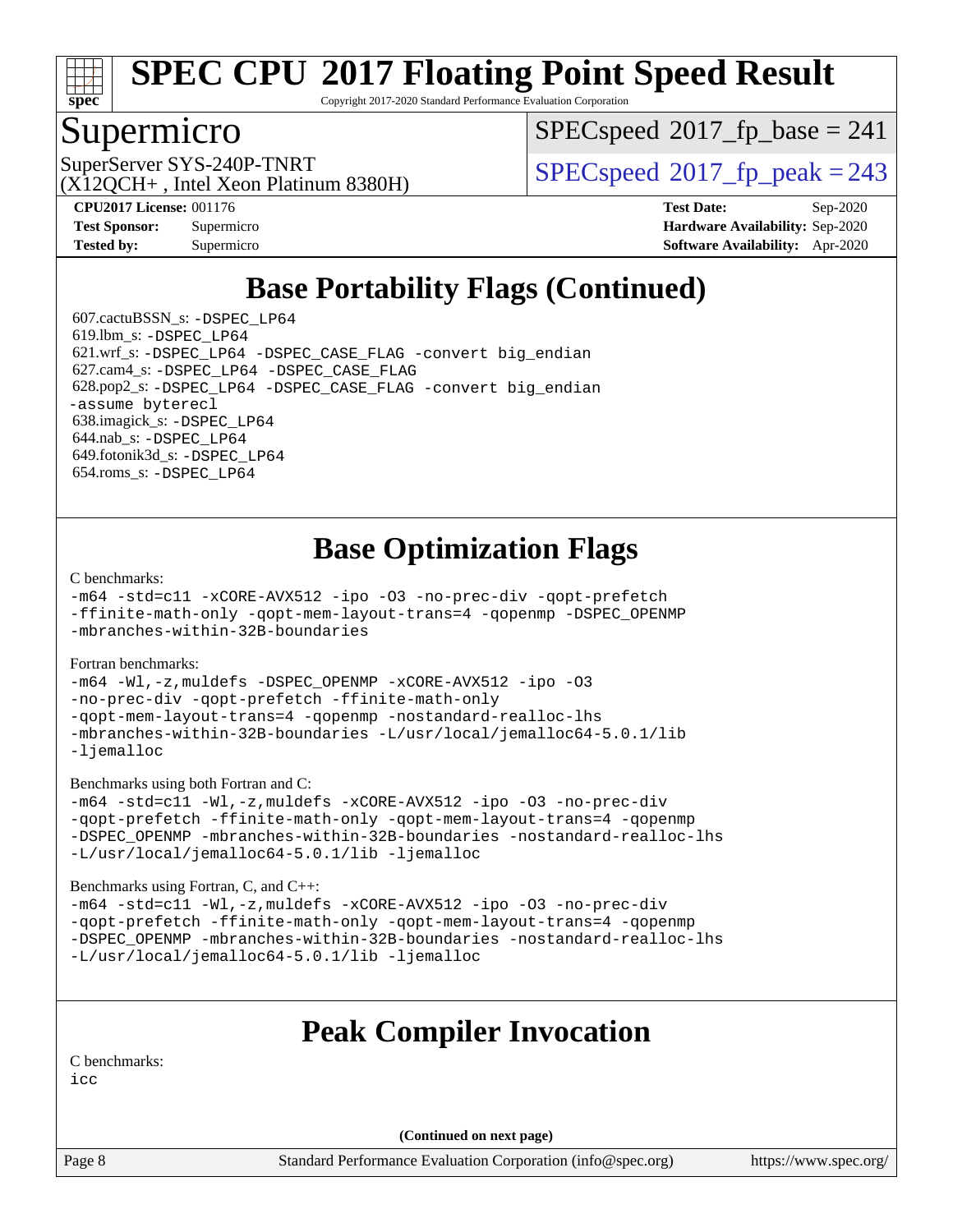

Copyright 2017-2020 Standard Performance Evaluation Corporation

### Supermicro

[SPECspeed](http://www.spec.org/auto/cpu2017/Docs/result-fields.html#SPECspeed2017fpbase)<sup>®</sup>2017 fp base = 241

(X12QCH+ , Intel Xeon Platinum 8380H)

SuperServer SYS-240P-TNRT  $SUS - 240P$ -TNRT  $SPEC speed^{\circ}2017$  fp\_peak = 243

**[Tested by:](http://www.spec.org/auto/cpu2017/Docs/result-fields.html#Testedby)** Supermicro **[Software Availability:](http://www.spec.org/auto/cpu2017/Docs/result-fields.html#SoftwareAvailability)** Apr-2020

**[CPU2017 License:](http://www.spec.org/auto/cpu2017/Docs/result-fields.html#CPU2017License)** 001176 **[Test Date:](http://www.spec.org/auto/cpu2017/Docs/result-fields.html#TestDate)** Sep-2020 **[Test Sponsor:](http://www.spec.org/auto/cpu2017/Docs/result-fields.html#TestSponsor)** Supermicro **[Hardware Availability:](http://www.spec.org/auto/cpu2017/Docs/result-fields.html#HardwareAvailability)** Sep-2020

## **[Peak Compiler Invocation \(Continued\)](http://www.spec.org/auto/cpu2017/Docs/result-fields.html#PeakCompilerInvocation)**

[Fortran benchmarks](http://www.spec.org/auto/cpu2017/Docs/result-fields.html#Fortranbenchmarks): [ifort](http://www.spec.org/cpu2017/results/res2020q4/cpu2017-20200929-24137.flags.html#user_FCpeak_intel_ifort_8111460550e3ca792625aed983ce982f94888b8b503583aa7ba2b8303487b4d8a21a13e7191a45c5fd58ff318f48f9492884d4413fa793fd88dd292cad7027ca)

[Benchmarks using both Fortran and C](http://www.spec.org/auto/cpu2017/Docs/result-fields.html#BenchmarksusingbothFortranandC): [ifort](http://www.spec.org/cpu2017/results/res2020q4/cpu2017-20200929-24137.flags.html#user_CC_FCpeak_intel_ifort_8111460550e3ca792625aed983ce982f94888b8b503583aa7ba2b8303487b4d8a21a13e7191a45c5fd58ff318f48f9492884d4413fa793fd88dd292cad7027ca) [icc](http://www.spec.org/cpu2017/results/res2020q4/cpu2017-20200929-24137.flags.html#user_CC_FCpeak_intel_icc_66fc1ee009f7361af1fbd72ca7dcefbb700085f36577c54f309893dd4ec40d12360134090235512931783d35fd58c0460139e722d5067c5574d8eaf2b3e37e92)

[Benchmarks using Fortran, C, and C++:](http://www.spec.org/auto/cpu2017/Docs/result-fields.html#BenchmarksusingFortranCandCXX) [icpc](http://www.spec.org/cpu2017/results/res2020q4/cpu2017-20200929-24137.flags.html#user_CC_CXX_FCpeak_intel_icpc_c510b6838c7f56d33e37e94d029a35b4a7bccf4766a728ee175e80a419847e808290a9b78be685c44ab727ea267ec2f070ec5dc83b407c0218cded6866a35d07) [icc](http://www.spec.org/cpu2017/results/res2020q4/cpu2017-20200929-24137.flags.html#user_CC_CXX_FCpeak_intel_icc_66fc1ee009f7361af1fbd72ca7dcefbb700085f36577c54f309893dd4ec40d12360134090235512931783d35fd58c0460139e722d5067c5574d8eaf2b3e37e92) [ifort](http://www.spec.org/cpu2017/results/res2020q4/cpu2017-20200929-24137.flags.html#user_CC_CXX_FCpeak_intel_ifort_8111460550e3ca792625aed983ce982f94888b8b503583aa7ba2b8303487b4d8a21a13e7191a45c5fd58ff318f48f9492884d4413fa793fd88dd292cad7027ca)

**[Peak Portability Flags](http://www.spec.org/auto/cpu2017/Docs/result-fields.html#PeakPortabilityFlags)**

Same as Base Portability Flags

**[Peak Optimization Flags](http://www.spec.org/auto/cpu2017/Docs/result-fields.html#PeakOptimizationFlags)**

[C benchmarks](http://www.spec.org/auto/cpu2017/Docs/result-fields.html#Cbenchmarks):

 $619.$ lbm\_s: basepeak = yes

638.imagick\_s: basepeak = yes

 $644.nab$ <sub>s:</sub>  $-m64$   $-std=cl1$   $-Wl$ ,  $-z$ ,  $muldefs$   $-xCORE-AVX512$   $-ipo$   $-03$ [-no-prec-div](http://www.spec.org/cpu2017/results/res2020q4/cpu2017-20200929-24137.flags.html#user_peakCOPTIMIZE644_nab_s_f-no-prec-div) [-qopt-prefetch](http://www.spec.org/cpu2017/results/res2020q4/cpu2017-20200929-24137.flags.html#user_peakCOPTIMIZE644_nab_s_f-qopt-prefetch) [-ffinite-math-only](http://www.spec.org/cpu2017/results/res2020q4/cpu2017-20200929-24137.flags.html#user_peakCOPTIMIZE644_nab_s_f_finite_math_only_cb91587bd2077682c4b38af759c288ed7c732db004271a9512da14a4f8007909a5f1427ecbf1a0fb78ff2a814402c6114ac565ca162485bbcae155b5e4258871) [-qopt-mem-layout-trans=4](http://www.spec.org/cpu2017/results/res2020q4/cpu2017-20200929-24137.flags.html#user_peakCOPTIMIZE644_nab_s_f-qopt-mem-layout-trans_fa39e755916c150a61361b7846f310bcdf6f04e385ef281cadf3647acec3f0ae266d1a1d22d972a7087a248fd4e6ca390a3634700869573d231a252c784941a8) [-qopenmp](http://www.spec.org/cpu2017/results/res2020q4/cpu2017-20200929-24137.flags.html#user_peakCOPTIMIZE644_nab_s_qopenmp_16be0c44f24f464004c6784a7acb94aca937f053568ce72f94b139a11c7c168634a55f6653758ddd83bcf7b8463e8028bb0b48b77bcddc6b78d5d95bb1df2967) [-DSPEC\\_OPENMP](http://www.spec.org/cpu2017/results/res2020q4/cpu2017-20200929-24137.flags.html#suite_peakCOPTIMIZE644_nab_s_DSPEC_OPENMP) [-mbranches-within-32B-boundaries](http://www.spec.org/cpu2017/results/res2020q4/cpu2017-20200929-24137.flags.html#user_peakEXTRA_COPTIMIZE644_nab_s_f-mbranches-within-32B-boundaries) [-L/usr/local/jemalloc64-5.0.1/lib](http://www.spec.org/cpu2017/results/res2020q4/cpu2017-20200929-24137.flags.html#user_peakEXTRA_LIBS644_nab_s_jemalloc_link_path64_1_cc289568b1a6c0fd3b62c91b824c27fcb5af5e8098e6ad028160d21144ef1b8aef3170d2acf0bee98a8da324cfe4f67d0a3d0c4cc4673d993d694dc2a0df248b) [-ljemalloc](http://www.spec.org/cpu2017/results/res2020q4/cpu2017-20200929-24137.flags.html#user_peakEXTRA_LIBS644_nab_s_jemalloc_link_lib_d1249b907c500fa1c0672f44f562e3d0f79738ae9e3c4a9c376d49f265a04b9c99b167ecedbf6711b3085be911c67ff61f150a17b3472be731631ba4d0471706)

[Fortran benchmarks](http://www.spec.org/auto/cpu2017/Docs/result-fields.html#Fortranbenchmarks):

 603.bwaves\_s: [-m64](http://www.spec.org/cpu2017/results/res2020q4/cpu2017-20200929-24137.flags.html#user_peakFCLD603_bwaves_s_m64-icc) [-Wl,-z,muldefs](http://www.spec.org/cpu2017/results/res2020q4/cpu2017-20200929-24137.flags.html#user_peakEXTRA_LDFLAGS603_bwaves_s_link_force_multiple1_b4cbdb97b34bdee9ceefcfe54f4c8ea74255f0b02a4b23e853cdb0e18eb4525ac79b5a88067c842dd0ee6996c24547a27a4b99331201badda8798ef8a743f577) [-prof-gen](http://www.spec.org/cpu2017/results/res2020q4/cpu2017-20200929-24137.flags.html#user_peakPASS1_FFLAGSPASS1_LDFLAGS603_bwaves_s_prof_gen_5aa4926d6013ddb2a31985c654b3eb18169fc0c6952a63635c234f711e6e63dd76e94ad52365559451ec499a2cdb89e4dc58ba4c67ef54ca681ffbe1461d6b36)(pass 1) [-prof-use](http://www.spec.org/cpu2017/results/res2020q4/cpu2017-20200929-24137.flags.html#user_peakPASS2_FFLAGSPASS2_LDFLAGS603_bwaves_s_prof_use_1a21ceae95f36a2b53c25747139a6c16ca95bd9def2a207b4f0849963b97e94f5260e30a0c64f4bb623698870e679ca08317ef8150905d41bd88c6f78df73f19)(pass 2) [-DSPEC\\_SUPPRESS\\_OPENMP](http://www.spec.org/cpu2017/results/res2020q4/cpu2017-20200929-24137.flags.html#suite_peakPASS1_FOPTIMIZE603_bwaves_s_DSPEC_SUPPRESS_OPENMP) [-DSPEC\\_OPENMP](http://www.spec.org/cpu2017/results/res2020q4/cpu2017-20200929-24137.flags.html#suite_peakPASS2_FOPTIMIZE603_bwaves_s_DSPEC_OPENMP) [-ipo](http://www.spec.org/cpu2017/results/res2020q4/cpu2017-20200929-24137.flags.html#user_peakPASS1_FOPTIMIZEPASS2_FOPTIMIZE603_bwaves_s_f-ipo) [-xCORE-AVX512](http://www.spec.org/cpu2017/results/res2020q4/cpu2017-20200929-24137.flags.html#user_peakPASS2_FOPTIMIZE603_bwaves_s_f-xCORE-AVX512) [-O3](http://www.spec.org/cpu2017/results/res2020q4/cpu2017-20200929-24137.flags.html#user_peakPASS1_FOPTIMIZEPASS2_FOPTIMIZE603_bwaves_s_f-O3) [-no-prec-div](http://www.spec.org/cpu2017/results/res2020q4/cpu2017-20200929-24137.flags.html#user_peakPASS1_FOPTIMIZEPASS2_FOPTIMIZE603_bwaves_s_f-no-prec-div) [-qopt-prefetch](http://www.spec.org/cpu2017/results/res2020q4/cpu2017-20200929-24137.flags.html#user_peakPASS1_FOPTIMIZEPASS2_FOPTIMIZE603_bwaves_s_f-qopt-prefetch) [-ffinite-math-only](http://www.spec.org/cpu2017/results/res2020q4/cpu2017-20200929-24137.flags.html#user_peakPASS1_FOPTIMIZEPASS2_FOPTIMIZE603_bwaves_s_f_finite_math_only_cb91587bd2077682c4b38af759c288ed7c732db004271a9512da14a4f8007909a5f1427ecbf1a0fb78ff2a814402c6114ac565ca162485bbcae155b5e4258871) [-qopt-mem-layout-trans=4](http://www.spec.org/cpu2017/results/res2020q4/cpu2017-20200929-24137.flags.html#user_peakPASS1_FOPTIMIZEPASS2_FOPTIMIZE603_bwaves_s_f-qopt-mem-layout-trans_fa39e755916c150a61361b7846f310bcdf6f04e385ef281cadf3647acec3f0ae266d1a1d22d972a7087a248fd4e6ca390a3634700869573d231a252c784941a8) [-qopenmp](http://www.spec.org/cpu2017/results/res2020q4/cpu2017-20200929-24137.flags.html#user_peakPASS2_FOPTIMIZE603_bwaves_s_qopenmp_16be0c44f24f464004c6784a7acb94aca937f053568ce72f94b139a11c7c168634a55f6653758ddd83bcf7b8463e8028bb0b48b77bcddc6b78d5d95bb1df2967) [-nostandard-realloc-lhs](http://www.spec.org/cpu2017/results/res2020q4/cpu2017-20200929-24137.flags.html#user_peakEXTRA_FOPTIMIZE603_bwaves_s_f_2003_std_realloc_82b4557e90729c0f113870c07e44d33d6f5a304b4f63d4c15d2d0f1fab99f5daaed73bdb9275d9ae411527f28b936061aa8b9c8f2d63842963b95c9dd6426b8a) [-mbranches-within-32B-boundaries](http://www.spec.org/cpu2017/results/res2020q4/cpu2017-20200929-24137.flags.html#user_peakEXTRA_FOPTIMIZE603_bwaves_s_f-mbranches-within-32B-boundaries) [-L/usr/local/jemalloc64-5.0.1/lib](http://www.spec.org/cpu2017/results/res2020q4/cpu2017-20200929-24137.flags.html#user_peakEXTRA_LIBS603_bwaves_s_jemalloc_link_path64_1_cc289568b1a6c0fd3b62c91b824c27fcb5af5e8098e6ad028160d21144ef1b8aef3170d2acf0bee98a8da324cfe4f67d0a3d0c4cc4673d993d694dc2a0df248b) [-ljemalloc](http://www.spec.org/cpu2017/results/res2020q4/cpu2017-20200929-24137.flags.html#user_peakEXTRA_LIBS603_bwaves_s_jemalloc_link_lib_d1249b907c500fa1c0672f44f562e3d0f79738ae9e3c4a9c376d49f265a04b9c99b167ecedbf6711b3085be911c67ff61f150a17b3472be731631ba4d0471706)

649.fotonik3d\_s: Same as 603.bwaves\_s

654.roms\_s: basepeak = yes

[Benchmarks using both Fortran and C](http://www.spec.org/auto/cpu2017/Docs/result-fields.html#BenchmarksusingbothFortranandC):

**(Continued on next page)**